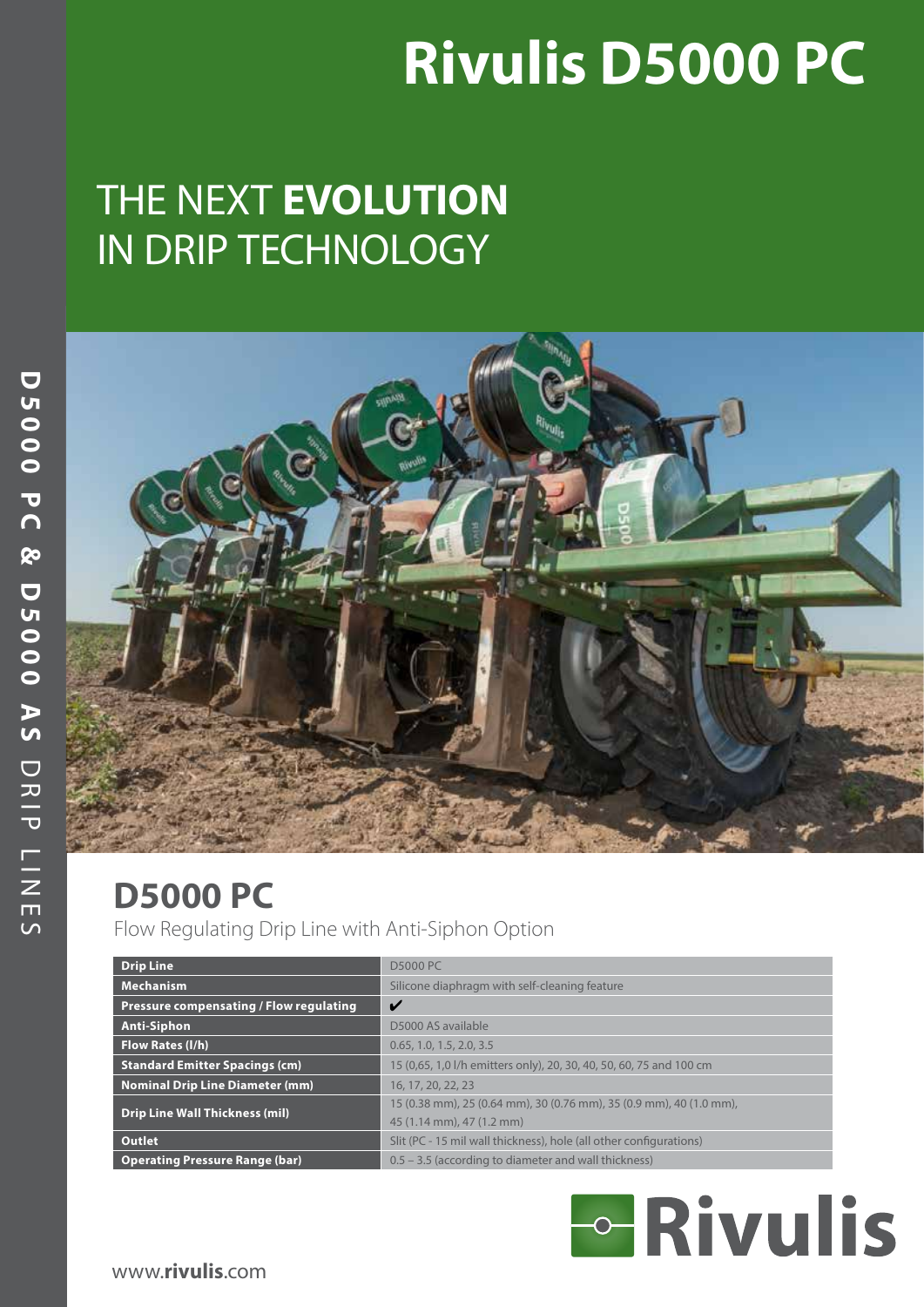

# **EVOLUTION**: ADVANCEMENT OF PC DRIP TECHNOLOGY

D5000 PC drip line represents the most significant advancement of PC drip technology in the past decade. After many years of research, the D5000 PC was launched in 2011 and set a new standard in drip line technology.

*From engineering designed to provide maximum resistance clogging to precision manufacturing with state of the art quality controls, D5000 PC is the drip line to choose if compromise is not an option.*



**Modular-linear layout, reduced filtration area Increased clogging risk, small outlet area**

# **Traditional Emitters D5000 Maximized Design**



**Every component maximized Outstanding performance & resistance to clogging**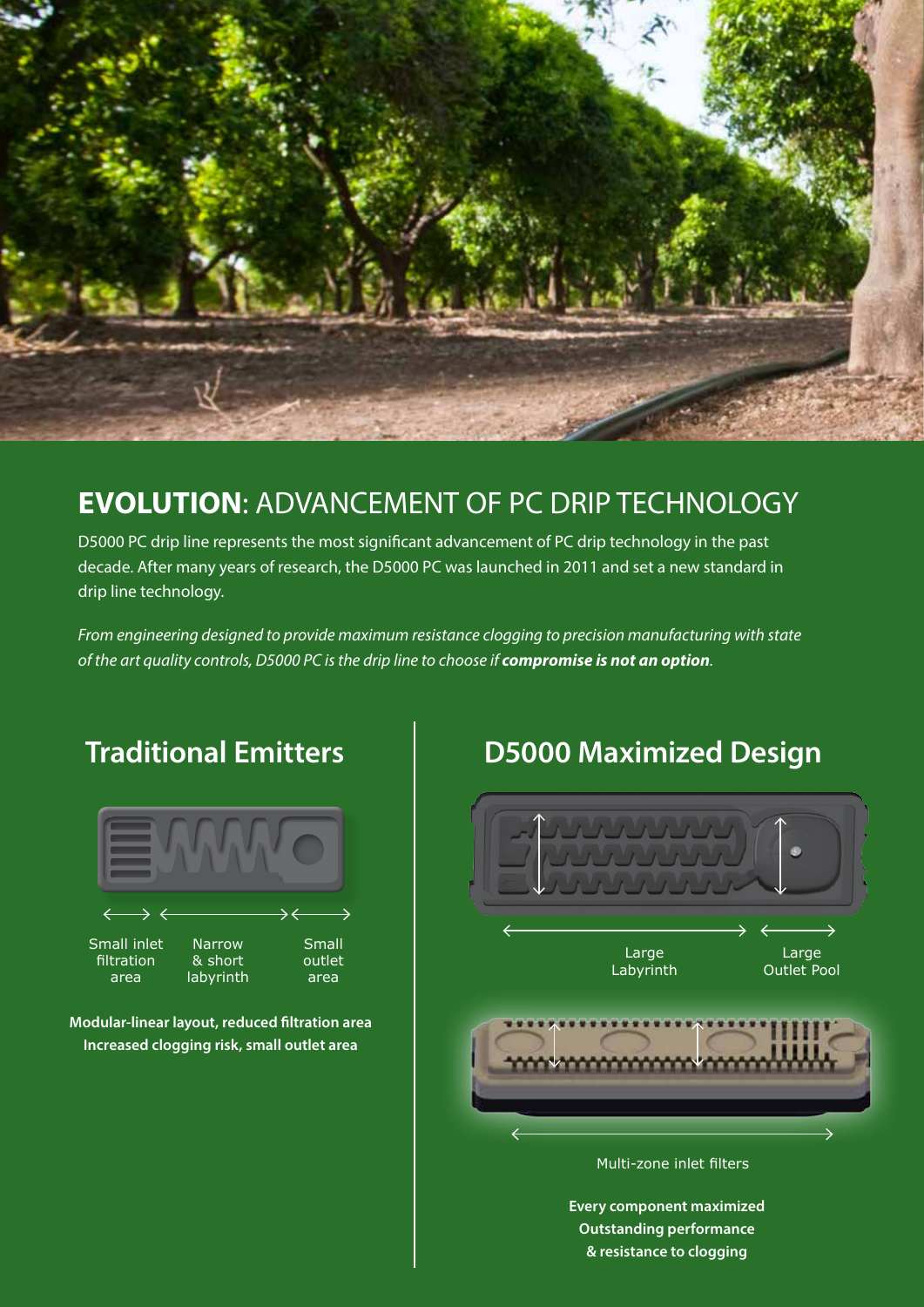"We have hard water that often causes problems in drip irrigation. However we have found that **Rivulis D5000 performs exceptionally well, even with the high mineral & high biomass content in our water**."

Gali Tal, Field Crops Manager at Megiddo Mt' Farm, Israel

### 40 independent inlet filters across **3 zones** in every D5000 PC emitter



Inlet filters are your first layer of protection against foreign particles. D5000 PC features a unique multi-zone inlet area with 40 inlet filters to provide maximum protection to clogging and almost 300% functional filtration area compared to main competitive product in the market.

### Extra **wide** flow labyrinth



Advanced engineering of the D5000 PC labyrinth provides the ultimate balance of incrementally reducing flow while also forming high turbulence in the emitter to help ensure solids stay in suspension. D5000 PC features one of the largest flow paths available to help prevent clogging.

### **Full size** outlet pool



Dirt ingestion is a risk for all drip irrigation systems. The unique long outlet pool of the D5000 PC in conjunction with the raised wall design provides the maximum distance between the emitter outlet and the tube hole to help prevent dirt suck-back. The full size pool also allows slit outlet in 15 mil configurations.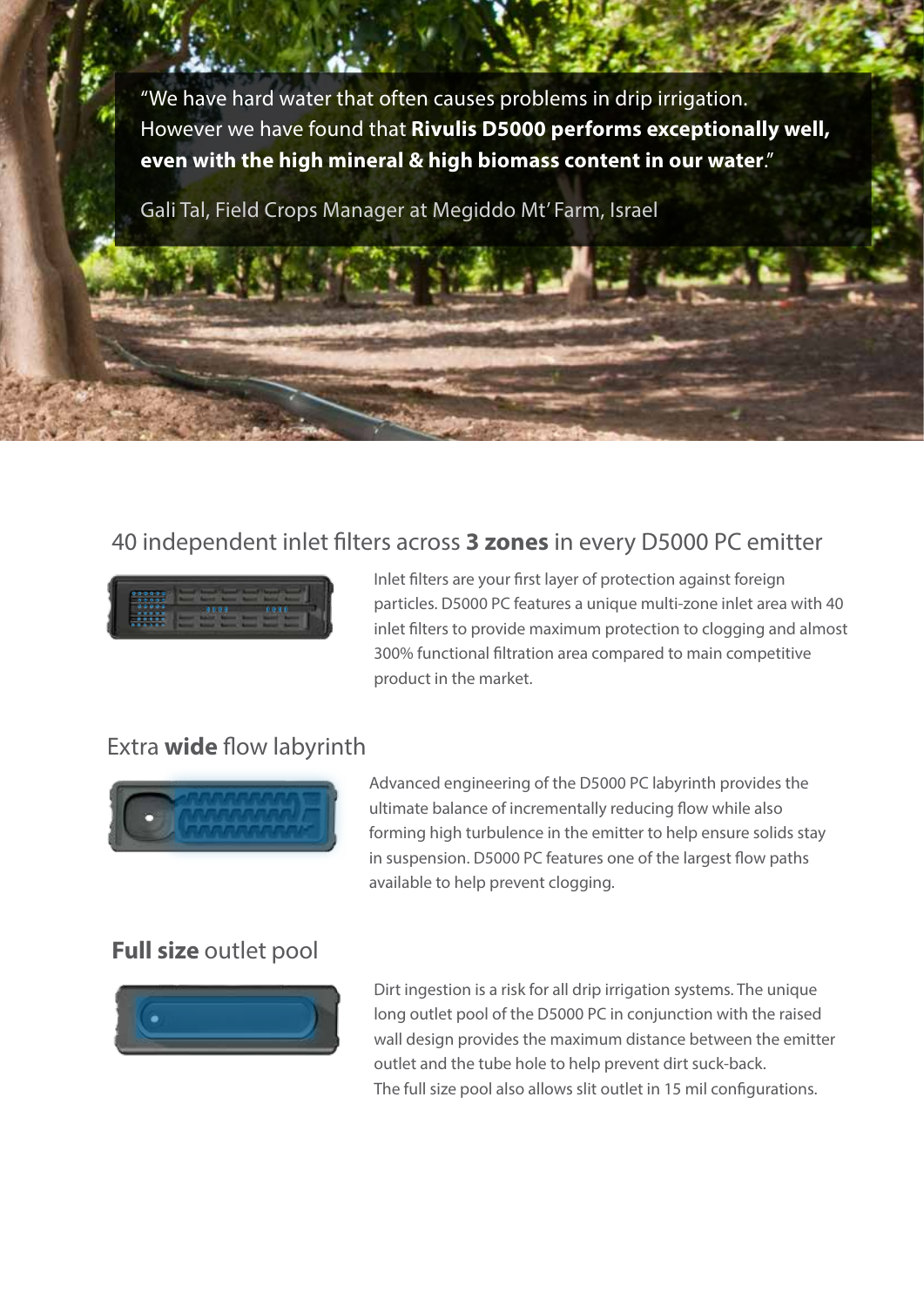### **D5000 PC** DRIP LINE



### **EVOLUTION**: PRECISION MANUFACTURING & QUALITY

### AUTOMATED ASSEMBLY IN-LINE MONITORING ROLL TESTING



Every emitter manufactured goes through a multi-stage automated testing process to ensure correct assembly



A photo of every inserted emitter is taken (up to 7 per second) to ensure correct alignment in the drip line during production



Before dispatch, D5000 PC must meet a number of stringent tests including, flow test, tube analysis, weld strength and tensile strength tests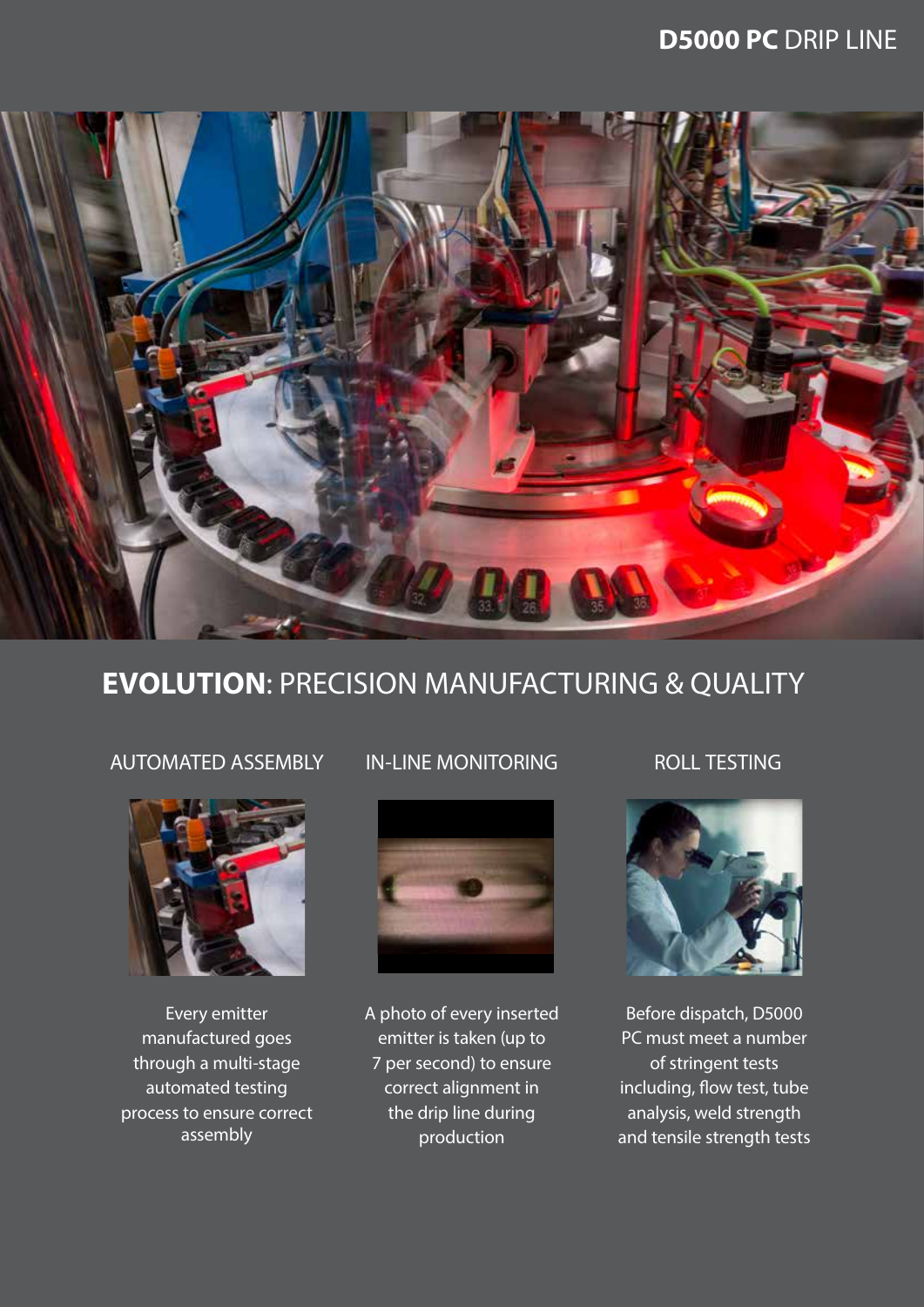## **DELIVERING OUTSTANDING CROP UNIFORMITY**

amount of water as those at the start for more consistent yields.<br>-With one of the widest flow regulating ranges available, D5000 PC provides outstanding uniformity even on undulating terrain or long-run lengths. This helps ensure that your crop at the end of rows receives the same



# **ANTI-SIPHON**: D5000 AS NOW AVAILABLE

In conditions where risk of soil ingestion at shut-off is high, D5000 AS protects you through anti-siphon diaphragm technology.

When there is negative pressure in the hose (i.e. a vacuum caused at system shut-off), the membrane lowers against the inlet filters, which in turn slows the reverse of water. The stronger the vacuum, the stronger the seal that is made. **D5000 AS – additional protection to your sub-surface irrigation system.**

### **DRIP LINE WITH POSITIVE PRESSURE IN HOSE**

Pressure in hose raises pressure regulating diaphragm, allowing water to enter the D5000 emitter through the emitter inlet



### **DRIP LINE WITH NEGATIVE PRESSURE (VACUUM) IN HOSE**

Negative pressure (vacuum) in the hose causes the diaphragm to create a seal against the raised edges of the emitter inlet, preventing suck-back through the emitter

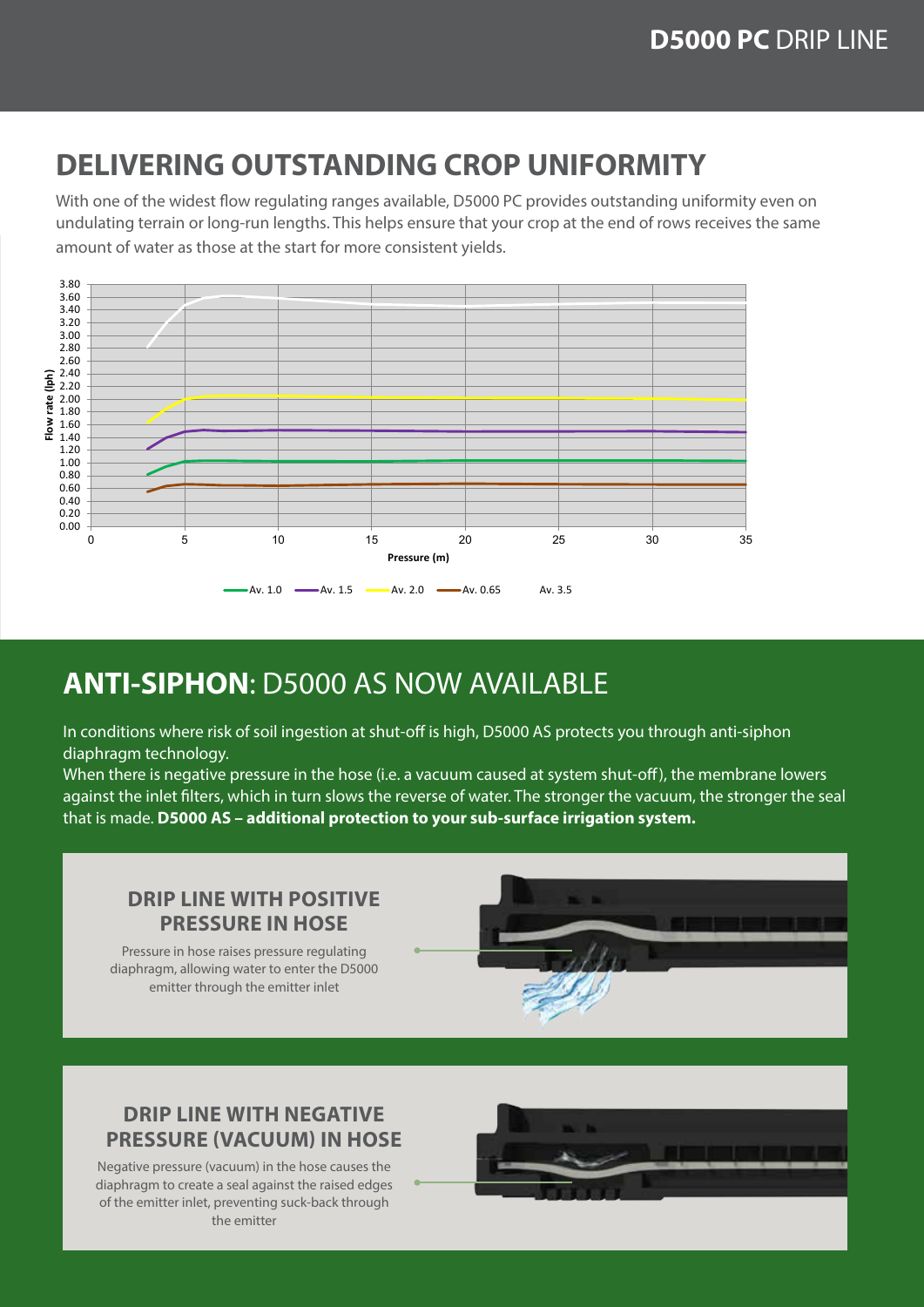# D5000 PC & D5000 AS - PERFORMANCE DATA

| Nominal | Wall      |      | Internal      | Outside                    | Flow rate | Maximum               | Roll     | Spacing between Emitters (cm) |     |     |     |     |      |      |      |
|---------|-----------|------|---------------|----------------------------|-----------|-----------------------|----------|-------------------------------|-----|-----|-----|-----|------|------|------|
| Ø       | thickness |      | $\varnothing$ | Ø                          |           | Operating<br>Pressure | Length** | 15                            | 20  | 30  | 40  | 50  | 60   | 75   | 100  |
| (mm)    | (mil)     | (mm) | (mm)          | (mm)                       | (I/h)     | (bar)                 | (m)      | (m)                           | (m) | (m) | (m) | (m) | (m)  | (m)  | (m)  |
| 16      | $15*$     | 16   | 16.4          | 17.16                      |           | 2.2                   | 800      | 174                           | 223 | 312 | 392 | 467 | 536  | 632  | 777  |
| 16      | 35/40     | 16   | 13.8          | 15.32                      |           | 2.5                   | 600      | 144                           | 186 | 263 | 333 | 399 | 460  | 545  | 676  |
| $17\,$  | 18        | 17   | 15.3          | 16.20                      |           | 2.2                   | 1100     | 162                           | 207 | 290 | 364 | 433 | 496  | 614  | 720  |
| 17      | 25        | 17   | 15.3          | 16.57                      |           | 2.5                   | 800      | 180                           | 234 | 335 | 429 | 519 | 604  | 728  | 921  |
| 17      | 40/45     | 17   | 15.3          | 17.33/<br>17.59            | 0.65      | 3.5                   | 450      | 197                           | 252 | 353 | 445 | 529 | 607  | 717  | 882  |
| 20      | 40/47     | 20   | 17.6          | 19.63/<br>19.99            |           | 3.5                   | 350      | 266                           | 339 | 470 | 588 | 695 | 795  | 935  | 1145 |
| 22      | 15        | 22   | 22.2          | 23.47                      |           | 2.5                   | 500      | 332                           | 415 | 562 | 692 | 810 | 919  | 1070 | 1299 |
| 23      | 40        | 23   | 20.8          | 22.84                      |           | 3.0                   | 350      | 362                           | 456 | 623 | 770 | 904 | 1028 | 1201 | 1461 |
| 16      | $15*$     | 16   | 16.4          | 17.16                      |           | 2.2                   | 800      | 131                           | 168 | 236 | 297 | 353 | 406  | 479  | 590  |
| 16      | 30        | 16   | 13.8          | 15.32                      |           | 2.5                   | 600      | 101                           | 130 | 184 | 234 | 280 | 322  | 383  | 474  |
| 16      | 35        | 16   | 13.8          | 15.58                      |           | 3.0                   | 500      | 109                           | 140 | 199 | 252 | 302 | 349  | 414  | 513  |
| 16      | 40        | 16   | 13.8          | 15.83                      |           | 3.5                   | 400      | 116                           | 149 | 212 | 269 | 322 | 371  | 441  | 547  |
| 17      | 18        | 17   | 15.3          | 16.20                      |           | 2.2                   | 1100     | 122                           | 157 | 219 | 276 | 328 | 377  | 445  | 547  |
| 17      | 25        | 17   | 15.3          | 16.57                      |           | 2.5                   | 800      | 128                           | 164 | 230 | 290 | 345 | 396  | 467  | 576  |
| 17      | 35        | 17   | 15.3          | 17.08                      | 1.0       | 3.0                   | 450      | 139                           | 179 | 251 | 316 | 376 | 432  | 510  | 628  |
| 17      | 40/45     | 17   | 15.3          | 17.33/<br>17.59            |           | 3.5                   | 450      | 148                           | 190 | 267 | 337 | 401 | 461  | 544  | 670  |
| 20      | 40/45/47  | 17   | 17.6          | 19.63/<br>19.89/<br>19.99  |           | 3.5                   | 350      | 201                           | 256 | 356 | 446 | 528 | 604  | 710  | 870  |
| 22      | $15*$     | 22   | 22.2          | 22.96                      |           | 1.8                   | 800      | 253                           | 316 | 428 | 527 | 617 | 700  | 816  | 990  |
| 22      | 25        | 22   | 22.2          | 23.47                      |           | 2.5                   | 500      | 290                           | 364 | 494 | 609 | 714 | 810  | 944  | 1147 |
| 23      | 40        | 23   | 20.8          | 22.84                      |           | 3.0                   | 350      | 273                           | 344 | 470 | 582 | 683 | 778  | 908  | 1106 |
| 16      | $15*$     | 16   | 16.4          | 17.16                      |           | 2.2                   | 800      | 101                           | 129 | 181 | 228 | 272 | 312  | 369  | 454  |
| 16      | 30        | 16   | 13.8          | 15.32                      |           | 2.5                   | 600      | 77                            | 100 | 141 | 179 | 215 | 248  | 294  | 365  |
| 16      | 35        | 16   | 13.8          | 15.58                      | 1.5       | 3.0                   | 500      | 83                            | 107 | 152 | 194 | 232 | 268  | 318  | 395  |
| 16      | 40        | 16   | 13.8          | 15.83                      |           | 3.5                   | 400      | 89                            | 114 | 163 | 206 | 248 | 286  | 340  | 421  |
| 17      | 18        | 17   | 15.3          | 16.20                      |           | 2.2                   | 1100     | 94                            | 120 | 169 | 212 | 253 | 290  | 342  | 422  |
| 17      | 25        | 17   | 15.3          | 16.57                      |           | 2.5                   | 800      | 98                            | 126 | 177 | 223 | 266 | 305  | 360  | 444  |
| 17      | 35        | 17   | 15.3          | 17.08                      |           | 3.0                   | 450      | 107                           | 137 | 193 | 243 | 289 | 332  | 393  | 484  |
| 17      | 40/45     | 17   | 15.3          | 17.33/<br>17.59            |           | 3.5                   | 450      | 114                           | 146 | 205 | 259 | 309 | 355  | 419  | 516  |
| 20      | 40/45/47  | 17   | 17.6          | 19.63/<br>19.89 /<br>19.99 |           | 3.5                   | 350      | 154                           | 197 | 274 | 343 | 406 | 465  | 547  | 671  |
| 22      | $15*$     | 22   | 22.2          | 22.96                      |           | 1.8                   | 800      | 194                           | 243 | 330 | 406 | 476 | 540  | 629  | 764  |
| 22      | 25        | 22   | 22.2          | 23.47                      |           | 2.5                   | 500      | 223                           | 280 | 380 | 469 | 550 | 625  | 728  | 886  |
| 23      | 40        | 23   | 20.8          | 22.84                      |           | 3.0                   | 350      | 209                           | 264 | 362 | 448 | 527 | 599  | 701  | 853  |
| 16      | $15*$     | 16   | 16.4          | 17.16                      | 2.0       | 2.2                   | 800      | 83                            | 107 | 150 | 190 | 226 | 259  | 306  | 377  |
| 16      | 30        | 16   | 13.8          | 15.32                      |           | 2.5                   | 600      | 64                            | 82  | 117 | 149 | 178 | 206  | 245  | 303  |
| 16      | 35        | 16   | 13.8          | 15.58                      |           | 3.0                   | 500      | 69                            | 89  | 126 | 161 | 193 | 223  | 264  | 328  |
| 16      | 40        | 16   | 13.8          | 15.83                      |           | 3.5                   | 400      | 73                            | 95  | 135 | 171 | 205 | 237  | 282  | 350  |
| 17      | 18        | 17   | 15.3          | 16.20                      |           | 2.2                   | 1100     | 77                            | 99  | 140 | 176 | 210 | 241  | 284  | 350  |
| 17      | 25        | 17   | 15.3          | 16.57                      |           | 2.5                   | 800      | 81                            | 104 | 147 | 185 | 221 | 253  | 299  | 368  |
| 17      | 35        | 17   | 15.3          | 17.08                      |           | 3.0                   | 450      | 88                            | 114 | 160 | 202 | 240 | 276  | 326  | 402  |
| 17      | 40/45     | 17   | 15.3          | 17.33/<br>17.59            |           | 3.5                   | 450      | 94                            | 120 | 169 | 213 | 255 | 293  | 346  | 426  |
| 20      | 40/45/47  | 17   | 17.6          | 19.63/<br>19.89/<br>19.99  |           | 3.5                   | 350      | 128                           | 163 | 227 | 284 | 337 | 386  | 455  | 558  |
| 22      | $15*$     | 22   | 22.2          | 22.96                      |           | 1.8                   | 800      | 161                           | 202 | 274 | 338 | 396 | 449  | 524  | 636  |
| 22      | 25        | 22   | 22.2          | 23.47                      |           | 2.5                   | 500      | 185                           | 232 | 316 | 390 | 457 | 520  | 606  | 737  |
| 23      | 40        | 23   | 20.8          | 22.84                      |           | 3.0                   | 350      | 174                           | 219 | 300 | 372 | 438 | 499  | 582  | 710  |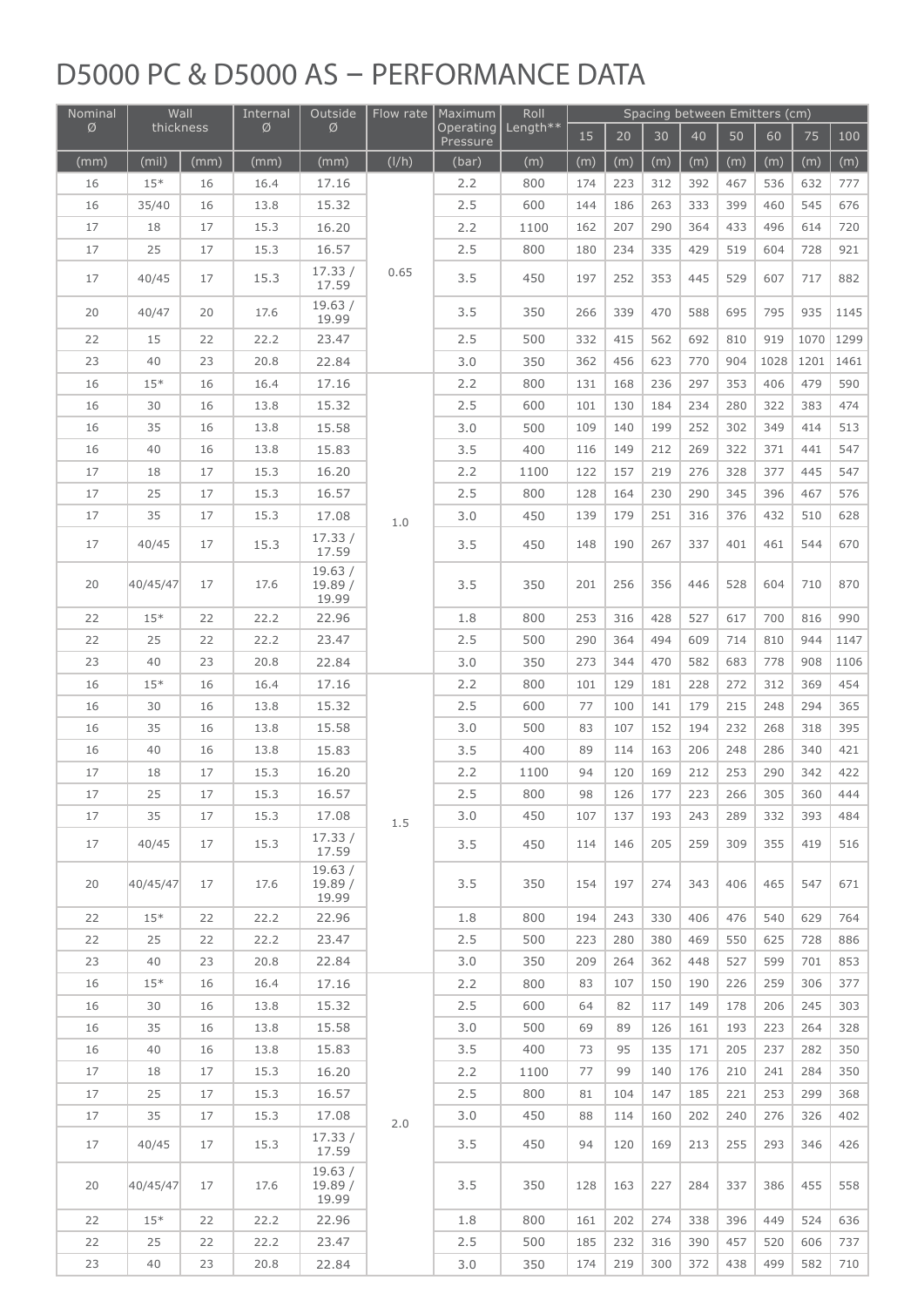# D5000 PC & D5000 AS - PERFORMANCE DATA (CONTINUED)

| Nominal        | Wall     |      | Internal<br>Ø | Outside<br>Ø              | Flow rate | <b>Maximum</b><br>Operating<br>Pressure | Roll<br>Length** | Spacing between Emitters (cm) |     |     |     |     |     |     |     |
|----------------|----------|------|---------------|---------------------------|-----------|-----------------------------------------|------------------|-------------------------------|-----|-----|-----|-----|-----|-----|-----|
| Ø<br>thickness |          | 15   |               |                           |           |                                         |                  | 20                            | 30  | 40  | 50  | 60  | 75  | 100 |     |
| (mm)           | (mil)    | (mm) | (mm)          | (mm)                      | (I/h)     | (bar)                                   | (m)              | (m)                           | (m) | (m) | (m) | (m) | (m) | (m) | (m) |
| 16             | $15*$    | 16   | 16.4          | 17.16                     |           | 2.2                                     | 800              | 83                            | 107 | 150 | 190 | 226 | 259 | 306 | 377 |
| 16             | 30       | 16   | 13.8          | 15.32                     |           | 2.5                                     | 600              | 64                            | 82  | 117 | 149 | 178 | 206 | 245 | 303 |
| 16             | 35       | 16   | 13.8          | 15.58                     |           | 3.0                                     | 500              | 69                            | 89  | 126 | 161 | 193 | 223 | 264 | 328 |
| 16             | 40       | 16   | 13.8          | 15.83                     | 3.5       | 3.5                                     | 400              | 73                            | 95  | 135 | 171 | 205 | 237 | 282 | 350 |
| 17             | 18       | 17   | 15.3          | 16.20                     |           | 2.2                                     | 1100             | 77                            | 99  | 140 | 176 | 210 | 241 | 284 | 350 |
| 17             | 25       | 17   | 15.3          | 16.57                     |           | 2.5                                     | 800              | 81                            | 104 | 147 | 185 | 221 | 253 | 299 | 368 |
| 17             | 35       | 17   | 15.3          | 17.08                     |           | 3.0                                     | 450              | 88                            | 114 | 160 | 202 | 240 | 276 | 326 | 402 |
| 17             | 40/45    | 17   | 15.3          | 17.33/<br>17.59           |           | 3.5                                     | 450              | 94                            | 120 | 169 | 213 | 255 | 293 | 346 | 426 |
| 20             | 40/45/47 | 17   | 17.6          | 19.63/<br>19.89/<br>19.99 |           | 3.5                                     | 350              | 128                           | 163 | 227 | 284 | 337 | 386 | 455 | 558 |
| 22             | $15*$    | 22   | 22.2          | 22.96                     |           | 1.8                                     | 800              | 161                           | 202 | 274 | 338 | 396 | 449 | 524 | 636 |
| 22             | 25       | 22   | 22.2          | 23.47                     |           | 2.5                                     | 500              | 185                           | 232 | 316 | 390 | 457 | 520 | 606 | 737 |
| 23             | 40       | 23   | 20.8          | 22.84                     |           | 3.0                                     | 350              | 174                           | 219 | 300 | 372 | 438 | 499 | 582 | 710 |

\* Not available in AS

\*\* Roll lengths are smaller for emitter spacing less than 20 cm. Please consult with Rivulis Irrigation for additional information.

# RIVULIS **TRIPLE-BARB** DRIP LINE **CONNECTORS**

### **Why risk your irrigation system with inferior connectors?**

With 3 barbs on most models, Rivulis Drip Line Connectors provide ultimate sealing interface without the need of additional ratchet clamps – helping save both time and money during installation.

Rivulis drip line connectors are suitable for drip lines 30 mil (0.75 mm) and thicker. For thinner D5000 configurations, trust Rivulis Pro-Grip and Rivulis Fast Ring Connectors.